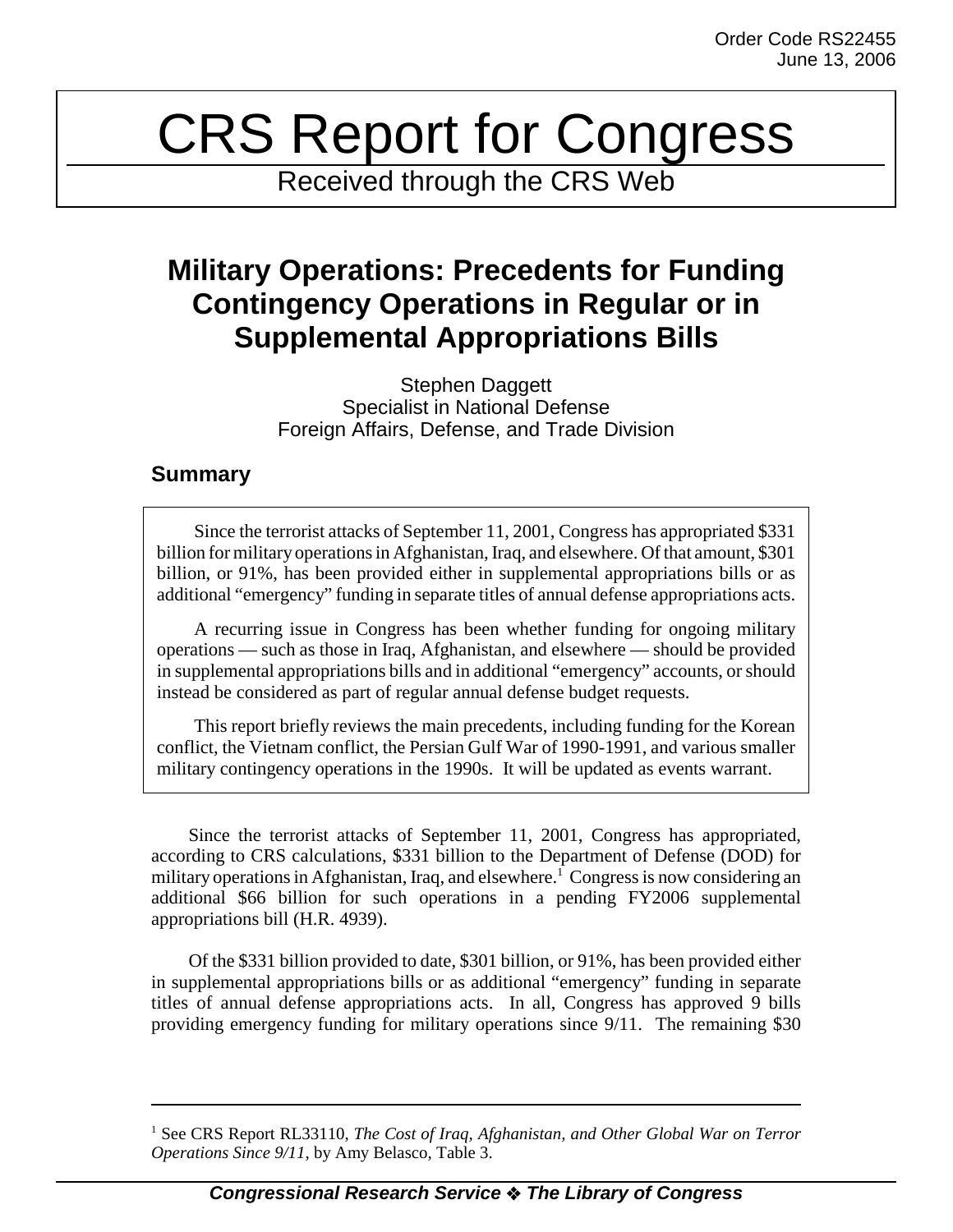billion has been provided either as part of regular annual appropriations for the Department of Defense or by transfer from regular DOD budget accounts.<sup>2</sup>

A recurring issue in Congress has been whether funding for ongoing operations such as those in Iraq, Afghanistan, and elsewhere — should continue to be provided in supplemental appropriations bills and in additional "emergency" accounts, or should instead be considered as part of regular annual defense budget requests. This would require that the Administration provide the usual extensive budget justification material prepared in support of regular defense requests, and it would make funding subject to the usual oversight that Congress carries out in the normal defense authorization and appropriations process.3

One element of the debate has been what the precedents are. This report briefly reviews the main precedents, including funding for the Korean conflict, the Vietnam conflict, the Persian Gulf War of 1990-1991, and smaller military contingency operations in the 1990s. In brief, the precedents are as follows:

- Supplementals have been the most frequent means of financing the initial stages of military operations.4
- In general, however, past Administrations have requested, and Congress has provided, funding for ongoing military operations in regular appropriations bills as soon as even a limited and partial projection of costs could be made.
- In Vietnam, the Johnson Administration requested supplemental appropriations of \$700 million for FY1965 and then submitted a budget amendment for \$1.7 billion for the regular FY1966 defense appropriations bill. Subsequently, substantial funding was requested and provided in regular appropriations bills for FY1967 and FY1968, and additional funding was also provided in supplemental appropriations. The amounts the Johnson Administration requested in regular appropriations bills in those years were sufficient to cover projected costs of operations for only part of the fiscal year on the premise that additional costs were uncertain. The FY1967 request was based on the official

<sup>&</sup>lt;sup>2</sup> *Ibid.*, Table A1 shows \$22.5 billion provided in regular appropriations bills and \$8.6 billion provided through transfers.

<sup>&</sup>lt;sup>3</sup> The FY2005 and FY2006 defense appropriations acts both included provisions expressing the Sense of the Senate that funding for ongoing operations should be requested and provided in regular defense funding bills. See Section 8138 of the FY2005 defense appropriations act, P.L. 108-287 and Section 8117 of the FY2006 defense appropriations act, P.L. 109-148. Also, for several years, defense appropriations acts have included a provision requiring that the President's budget request include separate budget justification documents for costs of military contingency operations — see Section 8100 of the FY2006 defense appropriations act.

<sup>4</sup> CRS reviewed initial funding for military operations from World War II through Kosovo in Stephen Daggett, "Budgeting for Wars in the Past," CRS Congressional Distribution Memo, March 27, 2003. It is available to congressional offices on request.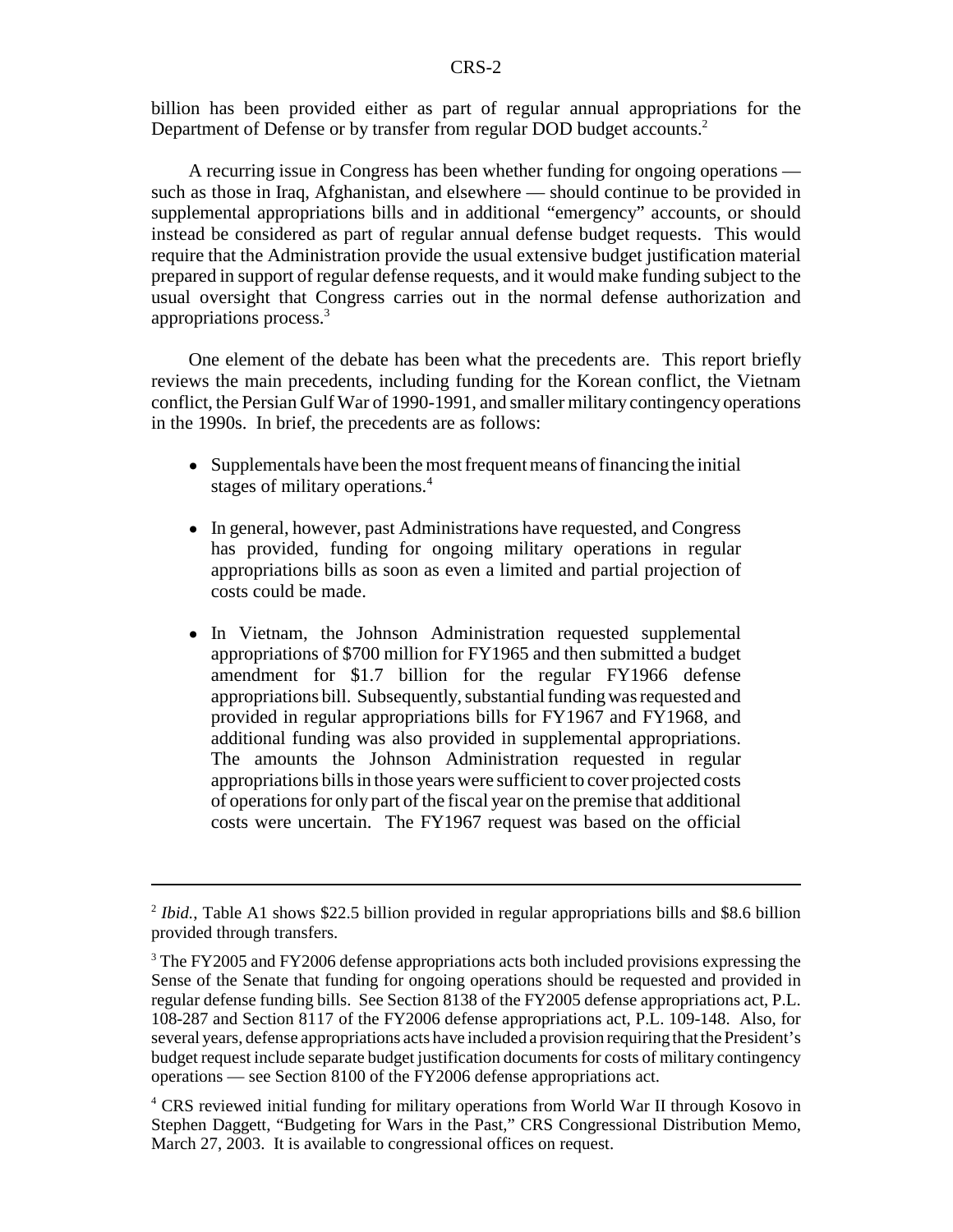premise that the war might be successfully concluded by the end of the fiscal year. When costs grew, supplementals were requested.

• In the early 1990s, funding for ongoing operations in Southwest Asia and in Bosnia was provided in supplementals rather than in regular appropriations bills. In the FY1996 defense appropriation act, however, Congress directed the Administration to include subsequent funding for ongoing military contingency operations in its requests for regular defense appropriations funding. The Clinton Administration complied with this directive. Although operations in Kosovo were initially funded with supplemental appropriations, funds for ongoing missions, including Kosovo after the initial stages, were requested in regular DOD budget submissions.

Brief summaries of funding for the Korean conflict, the Vietnam conflict, and operations in the 1990s follow.

# **Korea**

Following the outbreak of the war in Korea, Congress provided supplemental appropriations of \$32.8 billion for the Department of Defense for FY1951, which covered costs of operations in Korea and also of a general world-wide buildup of military forces. In FY1952, almost all of the funding for operations in Korea was provided in regular appropriations, except for \$1.4 billion, which was a deficiency appropriation for operations in Korea provided on June 28, 1952, after the end of the fiscal year.<sup>5</sup> For FY1953, Congress provided all funds for operations in Korea in regular defense appropriations bills.

**Table 1** shows the breakdown of total Department of Defense Appropriations for FY1951-FY1953 between regular and supplemental appropriations.

# **Table 1. Regular and Supplemental DOD Appropriations During the Korean Conflict , FY1951-FY1953**

| <b>Fiscal Year</b> | <b>Regular</b><br><b>Appropriations</b> | <b>Supplemental</b><br><b>Appropriations</b> | <b>Total</b><br><b>Appropriations</b> |
|--------------------|-----------------------------------------|----------------------------------------------|---------------------------------------|
| 1951               | 13.0                                    | 32.8                                         | 45.8                                  |
| 1952               | 55.2                                    | 1.4                                          | 56.6                                  |
| 1953               | 44.3                                    |                                              |                                       |

(billions of then-year dollars)

**Note:** DOD appropriations only — does not include military construction. **Source:** Department of Defense Comptroller.

 $<sup>5</sup>$  Deficiency appropriations were common in the 1940s and 1950s but have not been since then.</sup> They provided funds for accounts that had overspent appropriated amounts in prior years.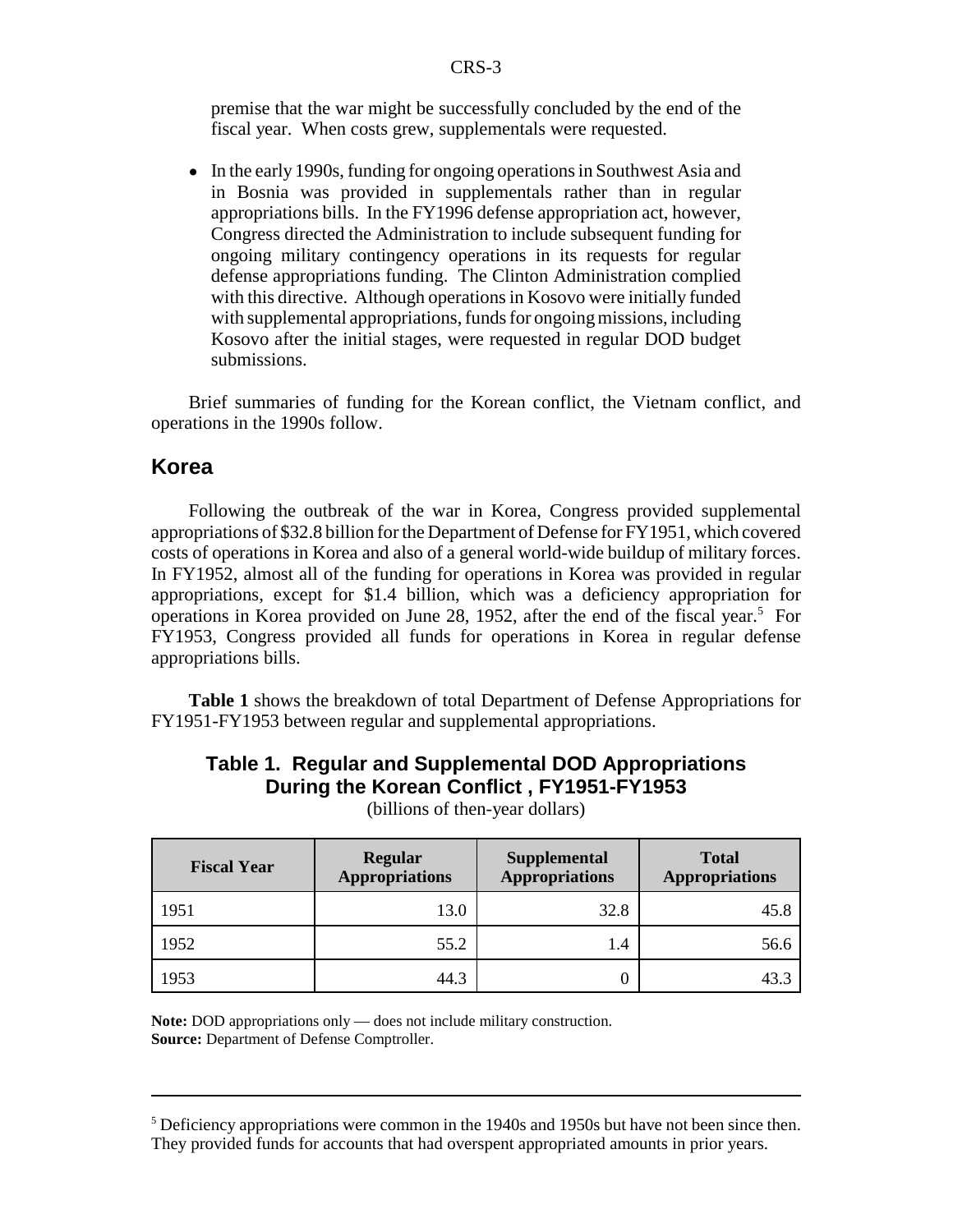The following is a chronology of funding for the Korean conflict from FY1951 through FY1953 (the totals may not add exactly to the amounts reported in the table above because of later rescissions, transfers, etc.).

#### **FY1951**

- September 22, 1950 (cleared Congress): First supplemental appropriations for FY1951. Provided \$11.7 billion for DOD and \$4 billion for military assistance for the Korean conflict.
- January 2, 1951 (cleared Congress): Second supplemental appropriations for FY1951. Provided \$16.8 billion for DOD and \$1.8 billion for the strategic stockpile, mostly for Korea costs.
- May 28, 1951 (cleared Congress): Fourth supplemental appropriations for FY1951. Provided \$6.4 billion for DOD for Korea.

#### **FY1952**

- October 12, 1951 (cleared Congress): Regular DOD appropriations for FY1952. Provided \$56.9 billion, including funds for costs of the war.
- June 28, 1952 (cleared Congress): Urgent deficiency appropriations for FY1952. Provided \$1.4 billion for DOD, almost entirely for war costs.

#### **FY1953**

! July 5, 1952 (cleared Congress): Regular DOD appropriations for FY1953. Provided \$46.6 billion, including funds for costs of the war.

## **Vietnam**

For Vietnam, the Johnson Administration requested, and Congress provided, funding for the war in regular defense appropriations bills as soon those bills were on the calendar, even before full and accurate estimates of costs could be projected. Subsequently, the Johnson and Nixon Administrations also requested, and Congress provided, supplemental appropriations for operations in Southeast Asia for FY1966, FY1967, FY1968, and FY1969, when costs exceeded the initial estimates. From FY1970 through the end of the war, funding was provided only in regular appropriations bills.

**Table 2** provides a year-by-year estimate of costs, an estimate of the amounts initially provided for the war in regular appropriations bills (as reported by Congressional Quarterly), and amounts provided in supplemental appropriations.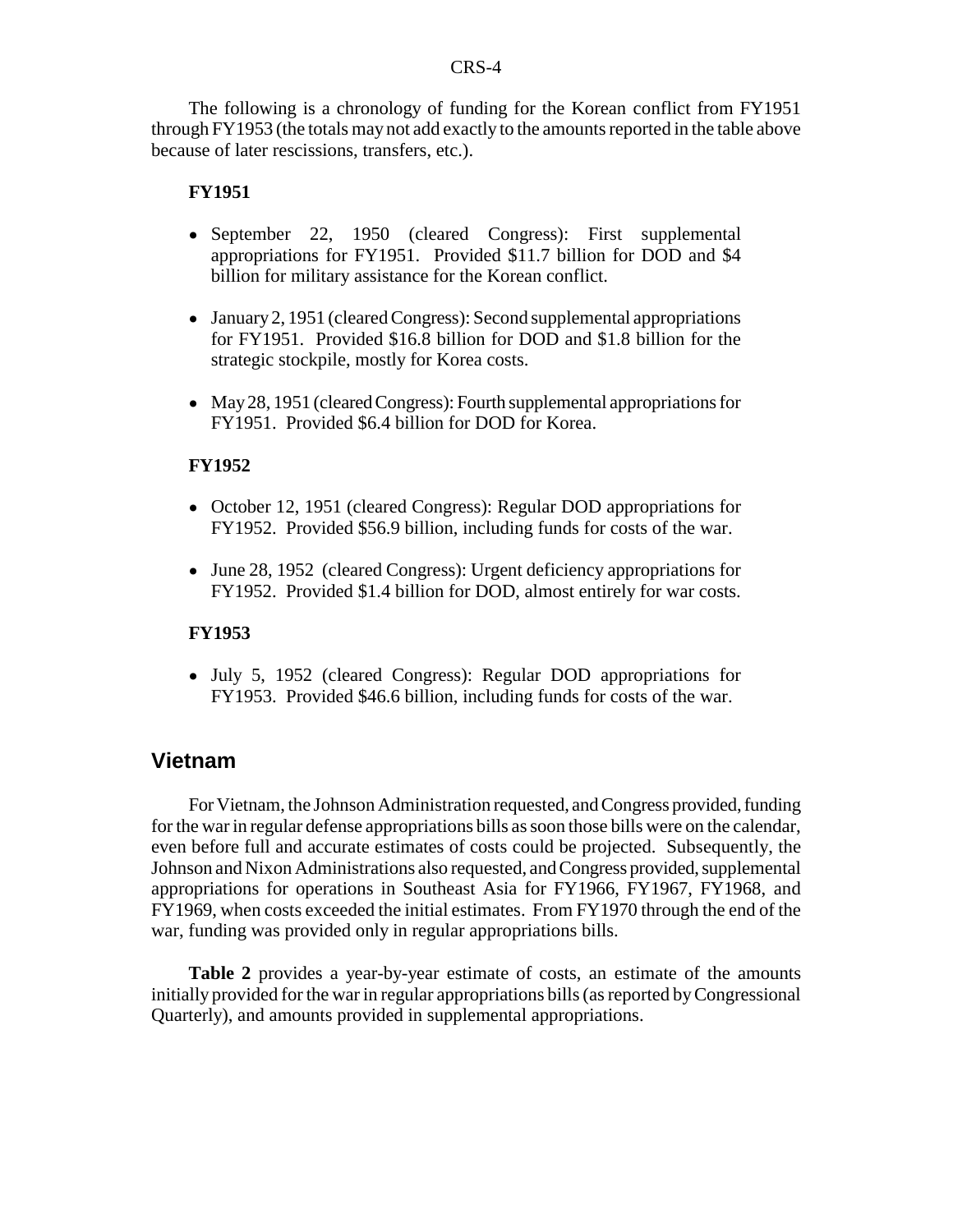# **Table 2. Methods of Funding the Vietnam Conflict**

(billions of then-year dollars)

|        | <b>Annual Cost</b><br>(from DOD<br>Comptroller) | <b>Regular</b><br>Approps. | <b>Supplemental</b><br>Approps. | <b>Notes/Comments</b>                                                                                                                                                                             |
|--------|-------------------------------------------------|----------------------------|---------------------------------|---------------------------------------------------------------------------------------------------------------------------------------------------------------------------------------------------|
| FY1965 | \$0.7                                           |                            | \$0.7                           |                                                                                                                                                                                                   |
| FY1966 | \$14.9                                          | \$1.7                      |                                 | \$12.3 \ \$1.7 billion in regular bill requested as budget<br>amendment.                                                                                                                          |
| FY1967 | \$17.7                                          | \$10.3                     | \$12.2                          | Regular bill included sufficient funds for the<br>estimated costs of SEAsia operations on the<br>assumption that the conflict would end by June<br>30, 1967, though the amount was not specified. |
| FY1968 | \$19.3                                          | \$20.0                     |                                 | \$3.8 Regular bill included sufficient funds for<br>estimated costs of SEAsia operations through<br>December 1968.                                                                                |
| FY1969 | \$19.8                                          | \$25.5                     | \$1.3                           | Amount for SEAsia in regular bill estimated.                                                                                                                                                      |
| FY1970 | \$14.4                                          | \$23.2                     |                                 | Amount for SEAsia in regular bill estimated.                                                                                                                                                      |
| FY1971 | \$9.6                                           | $$15.0 - $20.0$            |                                 | Amount for SEAsia in regular bill estimated.                                                                                                                                                      |
| FY1972 | \$7.0                                           | All                        |                                 | Amounts for SEAsia not separately identified.                                                                                                                                                     |
| FY1973 | \$5.2                                           | All                        |                                 | Amounts for SEAsia not separately identified.                                                                                                                                                     |
| FY1974 | \$1.3                                           | All                        |                                 | Amounts for SEAsia not separately identified.                                                                                                                                                     |
| FY1975 | \$0.3                                           | All                        |                                 | Amounts for SEAsia not separately identified.                                                                                                                                                     |

**Sources:** CRS from *Congressional Quarterly*, *CQ Almanac*, annual editions; Department of Defense Annual Reports to Congress, FY1966-FY1969; Department of Defense Comptroller (for annual cost data). FY1967 regular appropriations from U.S. Bureau of the Budget, The Budget of the United States Government for the Fiscal Year Ending June 30, 1967, January 24, 1966.

**Note:** The amounts shown as being provided in regular appropriations bills are estimates made at the time by the *Congressional Quarterly* based on information from the Department of Defense and congressional committees. Those estimated amounts do not correlate directly with costs of the war that were compiled later by the DOD Comptroller.

The following is a chronology of funding for operations in Southeast Asia.

- In May of 1965, the Administration first asked for, and Congress provided, a \$700 million supplemental.
- In the summer of 1965, the Administration requested, and Congress agreed to, a budget amendment of \$1.7 billion for Vietnam in the thenpending regular FY1966 defense appropriations bill.
- In January of 1966, as troop levels in Southeast Asia were climbing, the Administration requested a supplemental of \$12.3 billion for the remainder of FY1966 and regular appropriations for operations in Southeast Asia of \$10.3 billion for FY1967. Both were requested when the FY1967 budget was submitted. The premise of the FY1967 request was that operations might be successfully concluded by the end of the fiscal year, although it was widely expected that an increase in the number of troops deployed to Vietnam would be needed.
- Later, the Johnson and Nixon Administrations requested funding for operations in Southeast Asia in the regular appropriations bills for FY1968